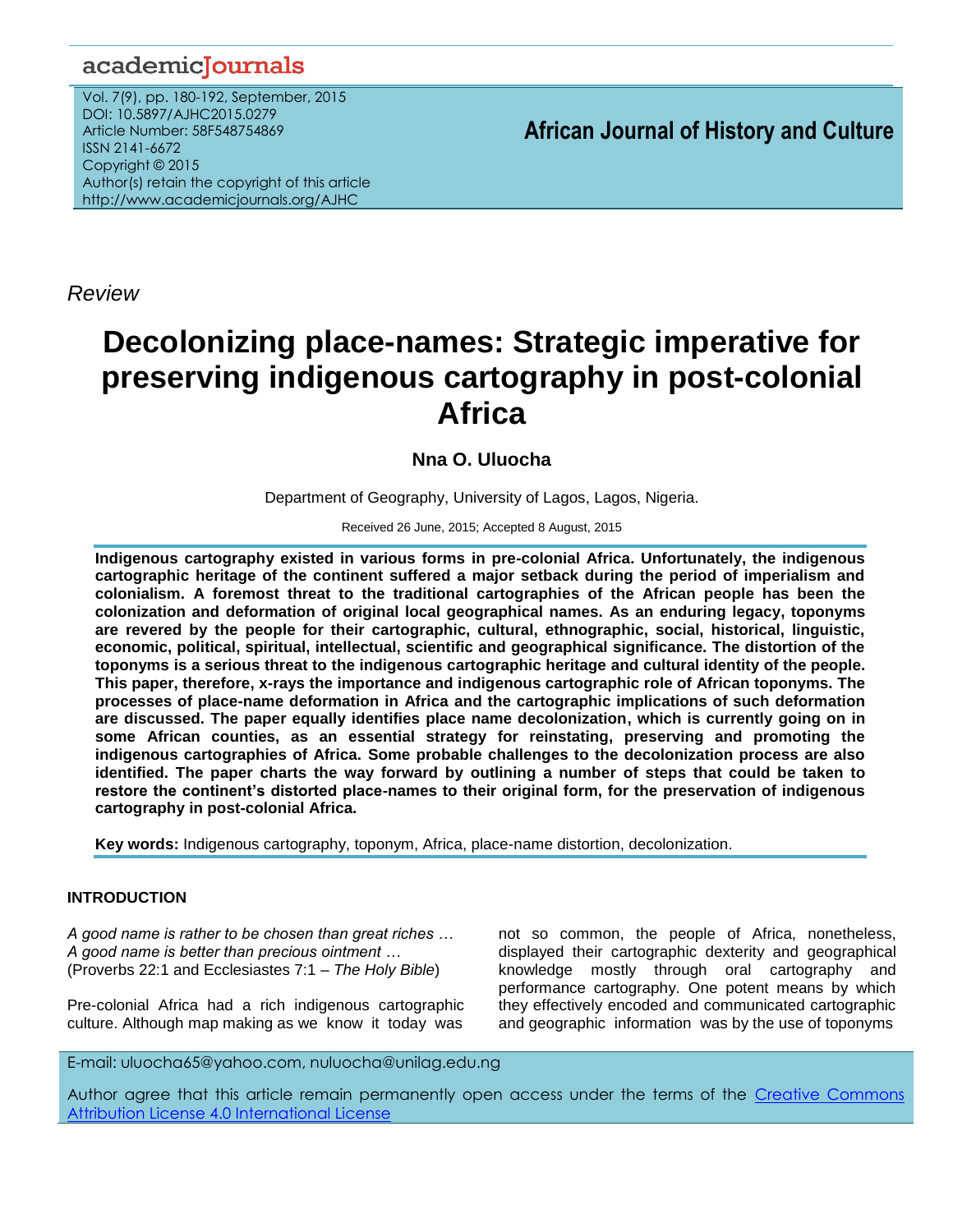(names of places and other geographical features). Thus in vintage African societies place-names were not just chosen arbitrarily; they were carefully chosen to convey specific and useful meanings to the people. This explains why Africans still cherish and attach much significance to local toponyms. Toponyms are an integral component of the cultural identity of a people.

Over a considerable length of time, a good number of African geographical names were deformed. Some were replaced with alien names, while some others became victims of a wave of Romanization and linguistic mutilation perpetrated by some extraneous forces and characterized by orthographical and pronunciation deformations. In particular, the balkanization and eventual colonization of Africa seriously affected local geographical names (Roden, 1974; Okpala-Okaka, 1995; Mbenzi, 2009; Snodia et al., 2014), as well as the indigenous cartographic traditions of the people. By colonizing African indigenous toponyms they were consequently stripped of their original linguistic meanings and value, as well as their cartographic, historical, cultural and scientific significance and functions.

The large-scale deformation or corruption of local African place-names by extraneous forces, especially during the eras of voyage/exploration and colonization, has been widely acknowledged and reported in literature. Thus far, however, little or no effort has been spared to xray the indigenous cartographic role of African toponyms, the cartographic implications of the deformation of indigenous African place-names, and hence, the cartographic imperativeness of decolonizing the names. These are, therefore, the intellectual lacunas this research endeavour set out to address.

Generally, this paper is a modest attempt to lend a scholarly voice to the increasing global call for due recognition and preservation of indigenous cartographic heritage. Basically, the paper argues that place-name decolonization is a most potent strategy for restoring and preserving indigenous cartographies in post-colonial Africa. The discussion on place-name decolonization as presented in this paper is an unpretentious contribution to the broader contemporary decolonization or post-colonial discourse on the African continent (Yai 1984; Pissarra 2009; Jimoh (URL)). The discussions presented in this paper are mostly hinged on four premises namely, (i) African indigenous place-names have been significantly distorted, especially during the colonial era; (ii) African local toponyms bear and convey indigenous cartography of the people; (iii) the distortion or "colonization" of African indigenous toponyms is tantamount to deformation or erosion of a significant part of the indigenous cartography of various African traditional societies; and (iv) the decolonization and restoration of deformed indigenous African toponyms will invariably result in the restoration, preservation and promotion of the rich indigenous cartographic legacy of Africa and Africans.

In particular, the paper gives a general overview of the

importance of toponyms. With some examples, the paper equally draws attention to the processes leading up to the ruination of African toponyms; it also stresses the indigenous cartographic implications of such ruination. Efforts by various African countries at restoring their indigenous place-names are also briefly discussed citing some examples. Importantly, the paper highlights the need for the restoration and preservation of Africa"s indigenous cartographic culture, and underlines placename decolonization as a strategic imperative for achieving this goal. Some potential challenges to effective toponym decolonization in the continent are examined; suggestions on how to possibly circumvent the challenges and install lasting structures for preserving indigenous cartography are also proffered.

#### **Significance of toponyms**

Generally, names are of immense significance in African societies. Toponyms fulfill the task of identifying localities thereby distinguishing them from one another (Ormeling, 2007). Although the basic function of names has been that of providing a useful label to things so that they can be differentiated, they however also have sentimental, literary, religious and cultural significance (Snodia et al., 2010). Place-names are required in everyday business. On a daily basis, we use them to describe our surroundings and to tell others where we have been or where we plan to go. Geographical names are used to explain places and events. They are also useful as brand names, as symbols, for educational purposes, for transportation, as a symbol for sovereignty (if the names are in your language, the area should be yours). More so, they serve as cartographic labels that can be used for orientation, navigation, recreation, and reference points. Besides, place-names link us to the landscape, and by so doing give useful insight into a people"s traditional way of life.

Geographical names are in several ways very crucial to the sustenance of national cultural identity as well as socio-economic development. Hardly can one find any human spatial activity that does not involve the use of place-names. Like other types of name, place-names are part of the oral literature of the local people. Linguistically, they aid pronunciation and also serve as important links to some other documents and information.

Geographical names are equally a great repository of knowledge; invaluable geographical, historical, sociocultural and scientific knowledge is stored in them. Knowledge of the origin of place-names can shed light on the history and settlement of a country. In other words, place-names have the propensity of revealing the identity of those who settled in a place and when they did. The study of toponyms, therefore, can unveil important facts about the past, thereby yielding information concerning the history, religion and civilization of the first occupants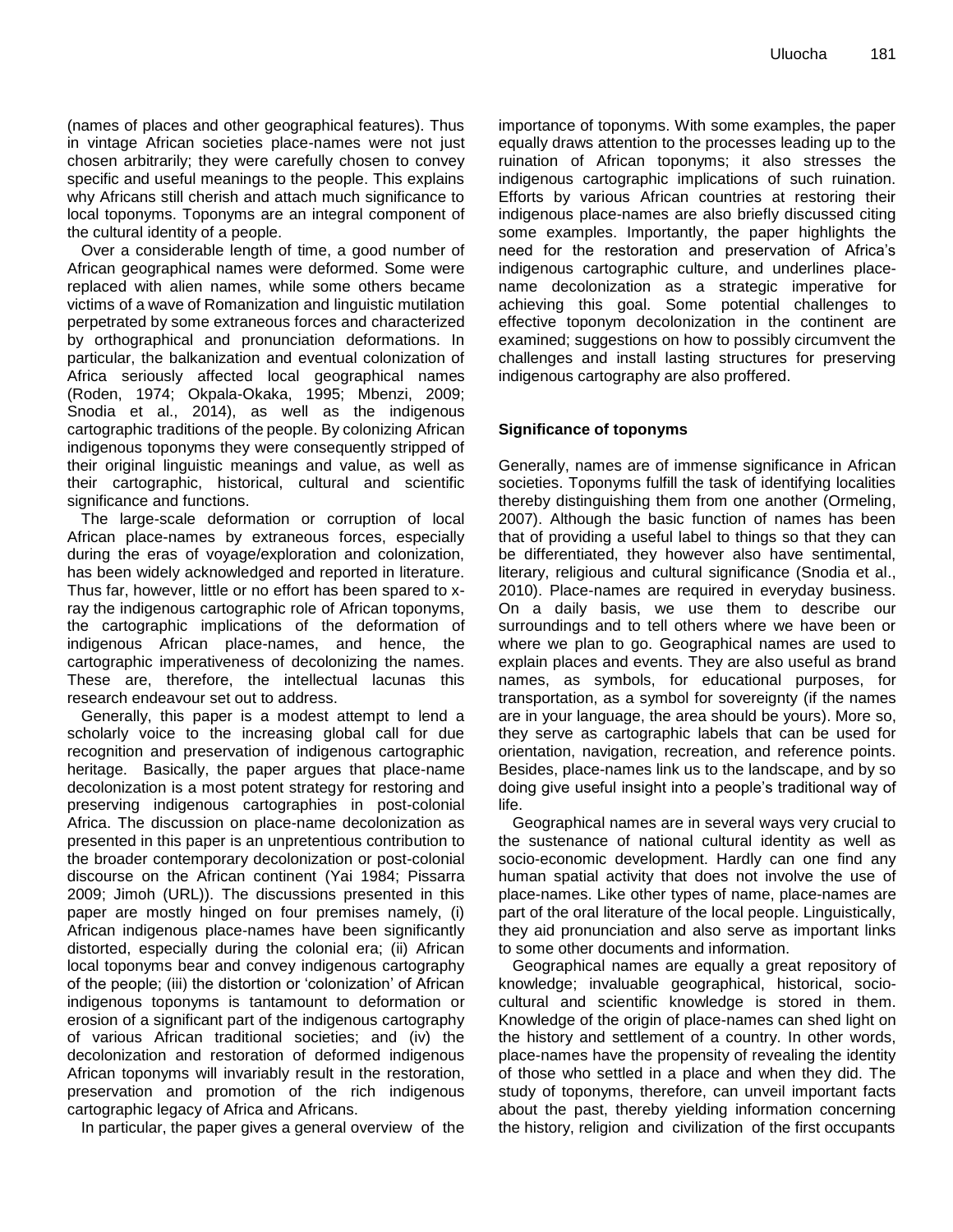of the places concerned (Fasi, 1984). For instance, by leaning heavily on oral traditions and an understanding of the meaning and functions of place names, Nast (2005) was able to determine the nature and extent of power and activities of royal concubines in pre-colonial Kano society in Nigeria between the 16th and 20th century. Furthermore, as noted by Lawal (1992, 17), "Place names that are used in the lore of Nigerian society have historical significance. They do remind people of the places passed through during the period of migration. They … signify important historical events. In land disputes, place names have been very useful in finding solutions to entitlement to land and have offered some explanations to the course of migration. Place names could be used as a source of information about the demographic structure of the past."

A place-name imparts a certain character on a place. Thus, place-names can also provide a glimpse of the lifestyle led by the people. For instance, geographical names can suggest that a people were "settlers rather than ferocious raiders". In other words, place-names could be used to judge the way of life associated with a people – sedentary or nomadic. Those who led a sedentary life more than those who lived a nomadic life established settlements and gave them enduring names.

Local place-names could act as primordial evidence of the language of a people; and thus help to preserve the language and culture of such people. Ancient placenames can equally give an idea of the political or administrative influence an area once had on some other areas. It was commonly the practice in the days of yore that the subordinate or servile regions would give names to some places in the language of the ruling (feudal) or overseeing state. Similarly, place-names could serve as a reflection of the geographical spread or extent of settlements founded by invading powers, since such settlements bear names in the language of the invaders.

Toponyms are also necessary for other purposes such as trade and commerce, transportation, communication, regional and environmental planning, science and technology, successful conduct of elections and censuses, provision of social amenities and services, tourism, disaster management, search and rescue operations, etc. (SAGNC, 2002). A list of place-names is quite useful to telecommunication outfits and indeed other public and private organizations engaged in location-based or logistics/distributive business ventures and services.

Since the history of mankind began toponyms have always played crucial roles in effective state administration and military expedition. There is a strong link between place-names and environmental/landscape knowledge. Historically, a study of the names of places and topographical features can reveal much about how people viewed and related with the land. In the literary world, novelists and playwrights are often ably aided by geographical names to create the effect of realism in their works.

#### **Indigenous cartography and toponyms**

In their *Introduction* to Volume 2, Book 3 of the *History of Cartography*, which they edited, David Woodward and Malcolm Lewis declared that "Maps are seen through many different eyes." As a consequence, therefore, they went further to identify three broad yet overlapping categories of cartography: "cognitive or mental cartography", "performance or ritual cartography", and "material or artifactual cartography". A look at the indigenous cartographic landscape of Africa reveals the fact that the continent has always been involved in all three categories of cartographic endeavour; the emphasis, though, has more often been on cognitive and performance (social) cartography, rather than material cartography. Various indigenous communities both within and outside Africa have their own cartographic traditions, which are frequently stored within songs, stories and rituals; thus they are generally performative and process in nature (Johnson et al., 2006).

Indigenous cartography is a form of knowledge. It is that aspect of indigenous knowledge system (IKS) that deals with the identification of landscape places, features and events, including their form and spatial location, distribution, relationship and pattern. At least within the African context, indigenous cartography is frequently verbalized. The indigenous peoples of Africa largely practiced oral cartography rather than the contemporary hard copy or digital cartography we are so used to. Nonetheless, the deftness with which the indigenous people verbalized their cartographic or geographic knowledge created an incredible and indelible mental map in the minds of recipients of such information.

Pre-colonial Africa had flourishing traditional cartographies, the legacies of which still endure till date. In their separate works, Bassett (1998), Maggs (1998), and Uluocha (2010) have tried to draw attention to the various indigenous ways by which Africans mapped their worlds. Although it is hardly acknowledged on maps, academic literature, or some other official documents, the fact, however, remains that indigenous knowledge generally, and indigenous cartographies in particular, played a vital role in the various efforts of imperialists to map their newly acquired African territories. European and Arab explorers and colonial governments in Africa relied heavily on local informants and some other local sources for their acquisition of geospatial information eventually used in producing territorial maps of Africa. In particular, European travelers and explorers in Africa solicited and used both ephemeral and permanent maps constructed by the local residents (Bassett, 1998).

Toponyms are particularly key components of indigenous cartography. Generally, place names are very important in mapmaking, especially the production of topographical, administrative (geopolitical), physical, township, tourist, geological and other general maps. No map is complete without place-names. Map makers use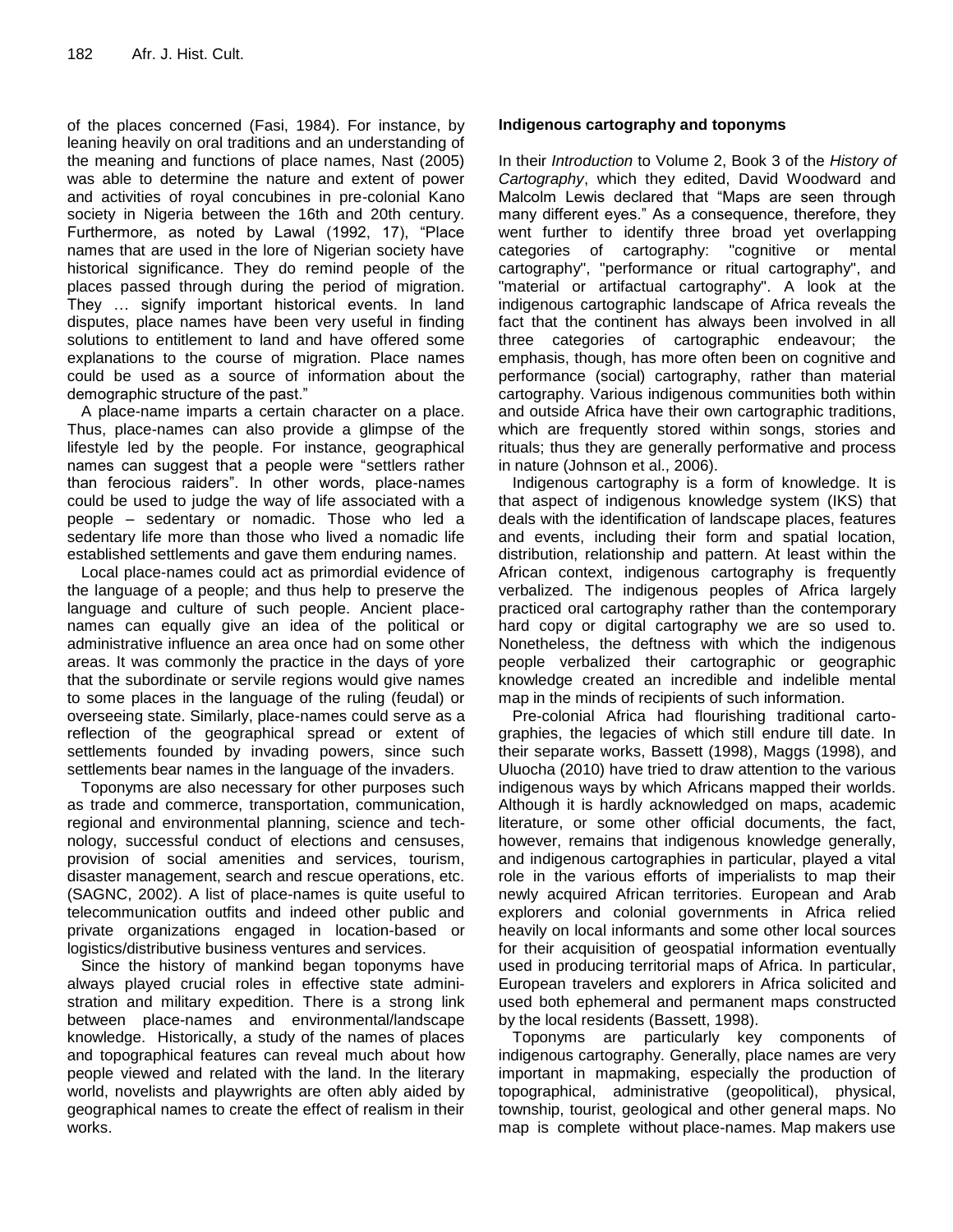toponyms and their lettering for various purposes (Robinson et al., 1995, 406-407). Such functions include encoding the sounds that are the names of the features shown on the map; identifying landscape features and localities and thus distinguish them from one another; indicating the location of points (e.g. cities); showing the hierarchical order of geographical features; etc. Similarly, local place-names are essential components of indigenous cartography. They are used in oral, graphical and performance cartographies. As in the case of the Hawaiians, for instance, indigenous people use placenames as mnemonic symbols to encode their knowledge of the environment; the use of place-names in daily ritual performances like stories, chant, song and dance by the Hawaiians is considered a conscious act of re-emplacing genealogical connections, re-creating cultural landscapes, and re-generating cultural mores (Louis, 2004).

In topographic cartography all toponyms tend to be interpreted as symbols of physiognomic objects presented on topo maps. Physiognomic objects comprise natural and artificial physical objects, such as relief forms, water bodies, forests and other vegetation types, buildings, settlements, roads and so on. Naming a place or a geographical object is a powerful way of individualizing that place or object. Toponyms are also used to identify social and cultural objects. Hence, indigenous placenames equally denote a sense of culture.

Place names are widely recognized as essential in consistently and accurately referring to a place to prevent confusion; they are also commonly regarded as providing the most useful geographical reference system in the world. In the oldest pre-cartographic and pre-geodetic land documentation, toponyms were used as symbols of the place occupied by an object on the Earth's surface (Golaski, 2002). Thus, they defined, by description, where state frontiers and estate borders ran, as well as the position of different objects on land. Toponyms that have inherent geographical connotations are, in a sense, linguistic maps.

That toponyms play a very significant role in cartographic representations is indeed an age-long fact that is never in doubt. As noted by Golaski (2002, 4), "Toponyms used as symbols of the place occupied by an object on the Earth"s surface, were used in the oldest pre-cartographic and pre-geodetic land documentation. They defined, by description, where state frontiers and estate borders ran, as well as the position of different objects on land. In this manner objects were identified many times over down the centuries." Cartographically, toponyms constitute fixed points of reference on maps; they are therefore, vitally important in the cartographic construction of landscape. The power of place naming in the construction of historical and contemporary geopolitical landscapes has been explored. Their classical work in this area has led Vuolteenaho and Berg (2009, 4) to submit that "In essence, … the mapping of toponyms has formed an ancillary form of knowledge-

production in the service of a wider scientific-geopolitical project of knowing the world as accurately as possible as part of the process of controlling its spaces."

Indigenous African place-names have an enormous treasure of geographical information and knowledge inherent in them. In a typical traditional African society, place-names are used to succinctly describe geographical phenomena. Roden (1974)'s account of the use of placenames to identify various geographical conditions and features in Uganda typifies what is obtainable in a classic African society. As observed by Roden (1974, 82):

"A very prominent group of Ugandan place-names are those which describe or imply the physical characteristics of an area. Relief, climate, soils, hydrology, flora and fauna all feature in names throughout the country. Often the description is in terms of the suitability of an area for human activity – the fertility of the soil, the presence of water, reliability of rainfall, suitability for a particular crop, a river or swamp which endangers life, the occurrence of a tree or grass species of value for house building, tool making and handicrafts, and the presence of clay for pottery are all frequent examples. Other names suggest the type of land use, describing a prominent crop, the presence of grazing land and so on."

Geographical names are present in every map; although their role is largely complementary in nature. Toponyms play an even greater role in indigenous or performance cartography. Toponyms are vitally important elements of the verbal maps (or oral cartography) of the indigenous peoples of Africa. In Africa places are named descriptively either to give an idea of the nature of the topography or geographical setting, inform about the location, topology, hierarchy, orientation and spatial relationship of landscape features, or to indicate ownership, commemorate a community hero or notable event. In other words, embedded in every indigenous African toponym is also an indigenous cartographic sense. Simply put, place naming is a form of indigenous cartography, at least within the African context. The local people used toponyms to give verbal graphic descriptions and illustrations of the location of local resources as well as the history, geography and ethnic settlement patterns of their place.

Moreover, place-names are used to literally communicate vital spatio-temporal information on identity or description of geographical phenomena, location, direction/orientation (both spatial and temporal), relationships, forms and shapes, patterns, magnitude (size), hierarchy, numerical values, proximity, apparent height or depth, temporal dimensions, and so on.

Given the central role toponyms play in indigenous cartography, therefore, any significant distortion of the indigenous geographical names is tantamount to a mutilation of the unique indigenous cartography of the affected local people. The destruction or deformation of local place-names is a spatial and cartographic injustice; it amounts to tampering with the geographic knowledge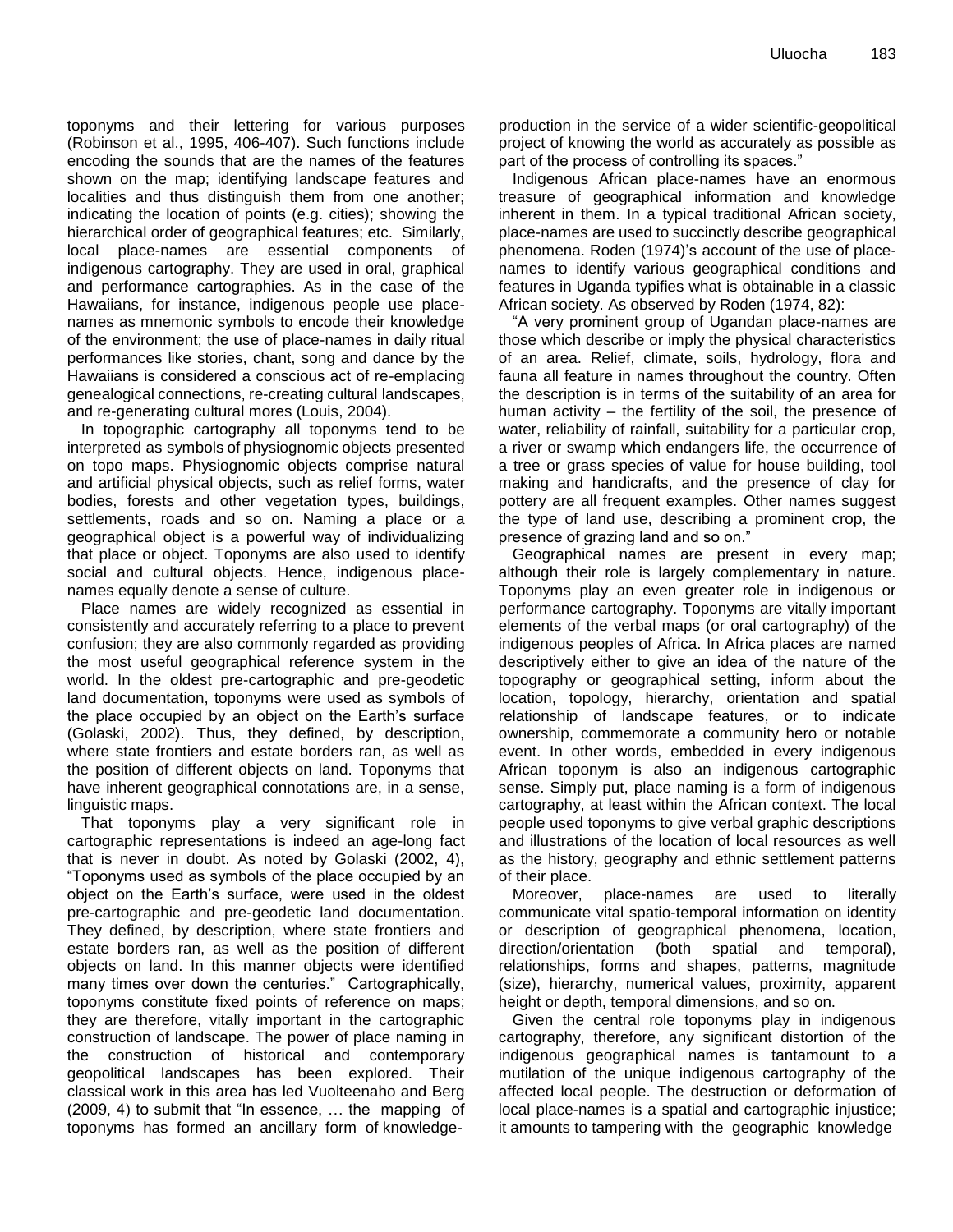and cartographic heritage of the indigenous people. When indigenous place-names are deformed, the namescape component, which is a key element of the oral cartography of native people, is tainted. Arguably, when a local toponym is corrupted, deformed or replaced, it loses its meaning partially or totally, and its cartographic and other functions will be significantly affected.

## **ALTERATION OF AFRICAN LOCAL PLACE-NAMES**

Early European and Arab explorers and settlers in Africa relied so much on maps, local histories, and interviews with local residents to get their linguistic information on local place-names. In the process, some of the indigenous place-names were significantly transformed – some were truncated while some were replaced outright. For example, writing specifically on hydronyms, Hudson (2013, 85) notes:

"When David Livingstone named Victoria Falls after his queen, he was well aware that the mighty cataract on the Zambezi already had a name. The Scottish explorer recorded in his journal that the African people who lived in the region called the waterfall Mosi-oa-Tunya, translated as "The Smoke That Thunders". No doubt, the falls had long been known by a name, the surrounding area having been occupied by humans since the Palaeolithic era. Like Livingstone, some explorers recorded local names for waterfalls seen on their travels. Sometimes these names were retained, …; more often they were replaced by European names."

Obviously, some of the currently existing toponyms in Africa are but foreign misnomers for some indigenous African monikers. Even a cursory look at any administrative or physical map of Africa will reveal the fact that several of the place names of African countries, cities and physical features "are of non-African origin" (Yai, 1984, 40). For example, country names such as Nigeria, Central African Republic, South Africa, Sierra Leone, Liberia, Cameroon, Swaziland, etc., as well as city names like Lagos, Freetown, Monrovia, Libreville, etc., and names of physical features such as Victoria.

Lake, River Nile, Mount Kilimanjaro, etc., are all of foreign origin. Unfortunately, most of the foreign toponyms that places and features bear in Africa today are locally and linguistically incomprehensible – the local people simply do not know or understand what those non-indigenous place names mean.

Certain processes were involved in the deformation of the indigenous namescape of African communities. Löfström and Pansini (2011) identify essentially two situations that have often led to a large process of naming: colonization and revolution. In both cases there is usually a new power which needs to establish itself; and giving new names to places is one of the practices by which this new power asserts itself and gives visibility to its establishment.

Undoubtedly, colonialism played a very major role in the deformation of African indigenous place-names. According to Batoma (2006, 3), "Some of the names bestowed by European or Arab colonialists on African people and places tell more about the colonial mind of the namers and of their intentions than about the named African reality. This has been the case for example with European eponyms given to African places. Famous examples of toponyms are country names such as Ivory Coast [now Cote D"Ivoire], Rhodesia [now Zimbabwe], Sierra Leone and Upper Volta [now Burkina Faso], and city names such as Brazzaville, Dar-es-Salaam, Freetown and Leopoldville [now Kinshasa]. Another less brutal but more insidious means of colonial acculturation was the imposition of foreign spelling or orthography on African names."

The cultural and language contact between Africans on one hand and the Arabs and Europeans on the other, is reflected in the place names of the African countries. Raper (2005) particularly identifies some of the effects the contact between Southern Africans and Portuguese, Dutch, English, French, and German had on South Africa"s toponyms, such as: (i) older names were altered, adapted, translated (wholly or in part), and supplanted; (ii) hybrid forms, with part of the name in one language and another part in a different language, came into being; (iii) many names were spelt in different ways by different people and at different times; (iv) some individual places came to bear more than one name, bestowed by different language groups. The variety of forms and spellings resulted in a measure of confusion and some problems in communication, with a concomitant wastage of time, expense and energy.

The North African region was equally not spared by the wave of local toponym deformation during the colonial epoch. Weghlis (1998) alludes to the corruption of a large number of Amazigh place-names by the French and the Spaniards during their colonization of Algeria and Morocco. Furthermore, and rather curiously, "In the postindependence era, … the governments of these [North African] countries … gradually have been replacing Amazigh names by Arabic ones. They also have altered the spelling and the phonetics of some Amazigh names to conform to the Arabic language. In some other cases, the alterations went so far as to derive Arabic names from Amazigh ones, resulting in names with absurd meanings. Perhaps a formidable example of this type of alteration is the case of "Amechras," name of a Kabyle village, which was deformed to give "Mecht Arras," meaning "head-comb" in Arabic" (Weghlis, 1998, 12).

The distortion or replacement of indigenous placenames in Africa was not only done through the instrumentality of imperial political administration but also through missionary activity by both the Muslim and Christian missionaries. In Northern Africa many local names were replaced with Arabic ones (Weghlis, 1998). Similarly, in some districts in Uganda (Roden, 1974) and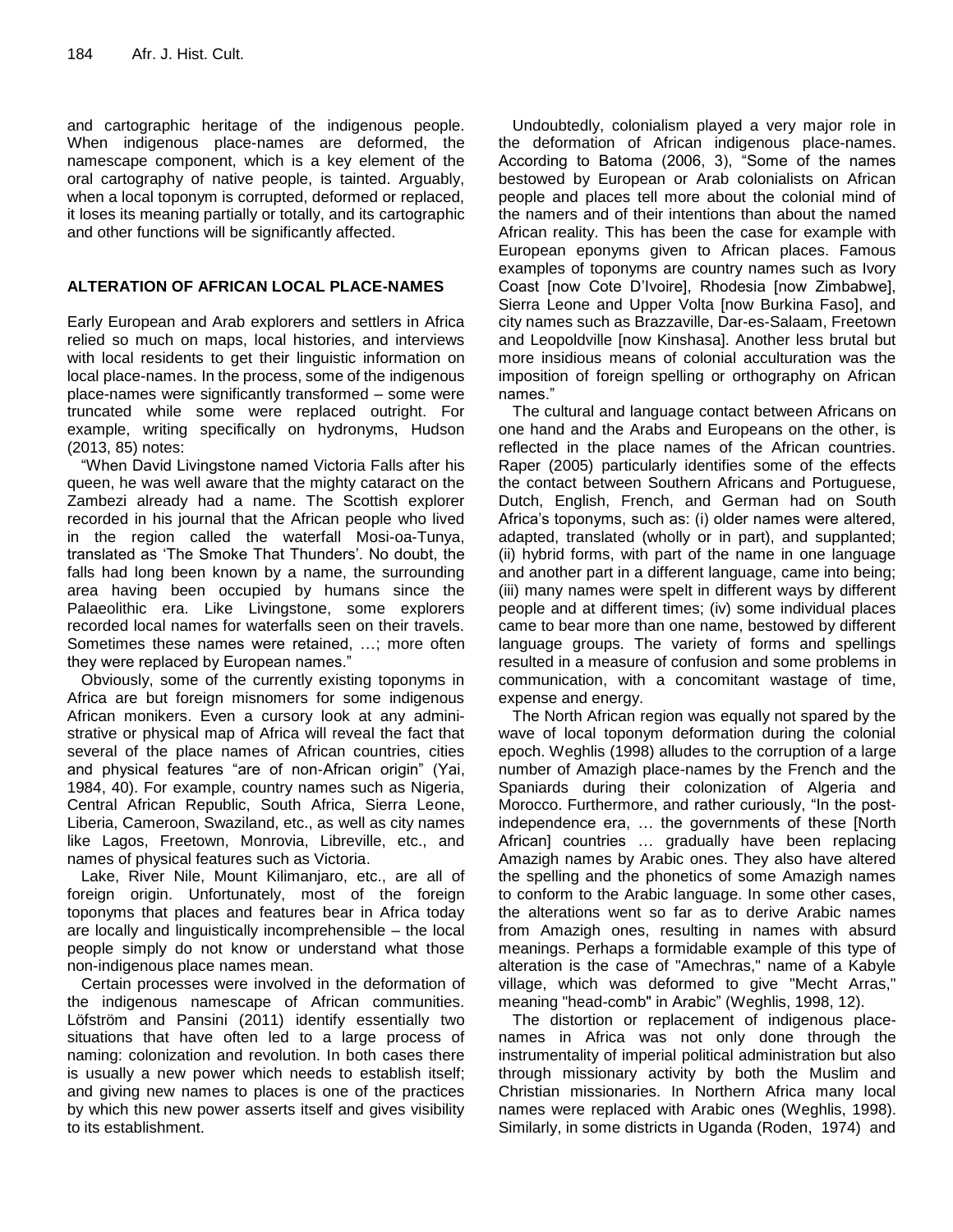several other places across Africa proselytized by White Christian Fathers, numerous existing place-names were simply replaced by more "Christian" alternatives.

Arguably, the Romanization of indigenous African toponyms equally played a major role in the deformation of some of the names. The term "Romanization" as used in this paper, is a method of transliteration or transcribing of names (personal names and/or place-names) in the characters of the Roman alphabet. In simple terms, Romanization is a phonetic spelling system that involves writing names (or some other words) the way they sounded (to the hearer), using the Roman alphabet. Unfortunately, Romanization of local place-names by non-indigenes hardly conforms with or observes the orthography and diacritic symbols as would normally be used by the indigenes to alphabetize the names. As a result, the names are deformed or corrupted.

Through the process of Romanization, several African colonial place-names were transferred from native African languages to certain European languages by phonetically rendering the place-name in their own language, creating at best a close approximation. The African colonizers simply wrote down African toponyms using their own (the colonizers" language) spelling for the sounds. For instance, the British colonizers anglicized names of towns and cities in colonies by penning down local African place-names using English language spelling for the sounds; and this was how, for instance, Ọka (in Anambra State, Nigeria) became Awka, and Kadoma (in Zimbabwe) became Gatooma. Similarly, Mputu (Mozambique) was corrupted to Maputo (Portuguese); Coomasie (Ghana) was anglicized to Kumasi, same for Muqdisho (Somali) which was changed to Mogadishu (English), while Siteki (Swaziland) was deformed to become Stegi. In fact, the name Swaziland itself was a colonial rendition of the original name Bakamswati (which means "the people of Mswati").

Toponymical deformation has often been a characteristic feature of imperialism. Cornevin (1984, 77) alludes to the fact that "The colonial powers gave names to places on maps and in official gazettes which were not always the same as the indigenous names." Unscrupulous deformation of indigenous toponyms by the colonial powers seemed to be a naked display of their pseudo psychological sense of superiority over the colonized people. The colonialists believed that their advantageous position conferred on them what J. L. Calvet (cited in Yai 1984) called "the right to give a name". More so, their aboriginal name changing inclination seemed to have been further bolstered by Winston Churchill"s one time declaration that "Everybody has a right to pronounce foreign names as he chooses". The corruption or outright replacement of local names by the invaders was conceivably a reflection of what Pongweni (1983, 87) cited in Snodia et al. (2010, 26) rightly describe as the "linguistic prejudices and cultural chauvinism of the colonizers".

Similarly, the colonizers used the place-name changing process to send a strong political message to the indigenous people, namely that they (the colonizers) were fully in charge. Apparently subscribing to this line of thought Snodia et al. (2010, 23) while reflecting on the situation in colonial Zimbabwe (formerly Southern Rhodesia) note:

"For the [British] settlers, the [English] names were a very effective way of entrenching and perpetuating white hegemony in the country [Southern Rhodesia]. .. This was a clear message that as a defeated people, the locals had lost all freedoms, including the freedom to an identity that the local names represented… The settlers used names for subordinating and assimilating the indigenous people, by undermining the use of their culture bound African names and thereby eroding the African value system, identity and self esteem."

The alteration of African toponyms during the colonial time followed certain identifiable common processes. For instance, reflecting on the changes in geographical names in some parts of Igbo-speaking South-Eastern Nigeria, Okpala-Okaka (1995) identified three forms of place-names deformation during the era of colonization. These are:

*i) Anglicization* – this has to do with wrong transcription of local names into English spellings for easier pronunciation, e.g. Nawfia from Nne-Ọfia, Awka instead of Oka, Nawgu instead of Nogu, Orifite from Ora-Ifite.

*ii) Corruption* – this is a deliberate change of a name to a nickname, or dropping of a letter (alphabet) from the spelling of the original name and replacing or not replacing the dropped alphabet with another, for easier pronunciation. Examples include Ozubulu from Ozo-Ubulu, Abagana from Mba-Agana.

*iii) Truncation* (or contraction) – this is the cutting of a single or compound name into two parts and retaining (using) the first part and dropping the rest, for shorter pronunciation. For example, Ibeku from Ibekume-Nwaonyeozo, Utuh from Utuh-Mbadike, Opi from Opinato, Leja from Leja-Ugwoke, Aba from Aba-Ngwa.

Colonial rule in Africa equally meant that certain European language(s) such as English, French, or Portuguese, etc., also became the official language of administration, education and communication in each of the affected countries. This development seriously affected African toponyms and by extension indigenous cartography in Africa. As rightly observed by Ormeling (2007, 121), "It is obvious that maps as part of the language of administrative infrastructure constructed [by the colonizers] will tend to be carried along with this trend [i.e. adoption of a foreign lingua franca], and that toponyms will suffer in this process. This introduction of official national unitary languages in multilingual countries [such as most African countries] poses a severe threat for the survival of many toponyms of minority language areas, as it will also affect existing names."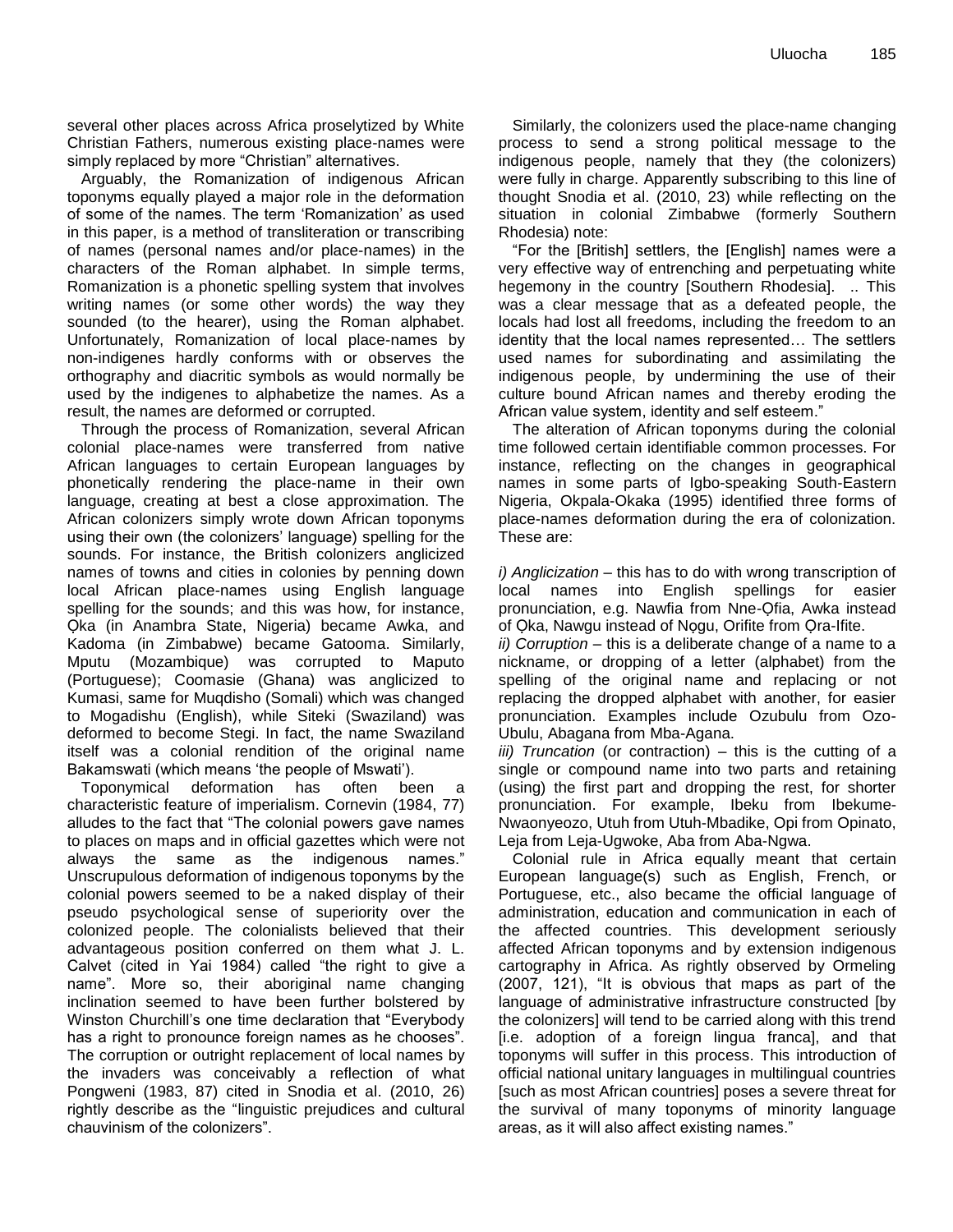The current versions of several place-names in the African continent are quite alien to the people. Since the names lost their original spelling and pronunciation, they also lost their original meaning and, hence, a vital aspect of their cartographic function. Table 1 contains few examples of indigenous African place-names that were deformed, corrupted, or replaced by foreigners.

#### **Efforts at Restoring African Indigenous Toponyms**

Across Africa the corruption of local toponyms is considered an act of injustice. There is, therefore, a generally felt dire need to correct the past injustices with regard to place names (Mbenzi, 2009, 1). In several postcolonial African countries, efforts have persistently been made to restore some place names to their pre-colonial indigenous names. In reality, there are only a few countries in post-colonial Africa that still retain their colonial names. The place-name restoration attempts in Africa are aimed at recording and promoting the use of indigenous names in lieu of their foreign or corrupted versions. Consequently, naming and renaming of places have continued to feature prominently in several African countries after independence. According to Batoma (2006, 3),

"During the period following the colonial era many leaders of the newly independent African countries started a process [sic] of de-nomination and/or renomination destined to restore to Africa its authentic identity. This process consisted of a restitution of original names to African places and people or the bestowing on these social entities of new African names. Although in most cases the name change was the result of the implementation of a top-down decision taken on behalf of the people, there have been some countries such as South Africa where some name changes have occurred as the result of a democratic process."

In Namibia, the municipal authorities and various communities after independence began renaming places that bore colonial names after the national leaders (Mbenzi, 2009). Similarly, some towns in Zimbabwe which had retained local names but in corrupted form during the colonial era had these corrected to reflect the correct Shona pronunciation and to also restore their historical significance (Snodia et al., 2014). Most of the places named by the Belgians in the Democratic Republic of Congo have been reverted to their original indigenous names (Cornevin, 1984). Similarly, in postapartheid (i.e. post 1994) South Africa intensive efforts are still being made to reinstate geographical names to their aboriginal forms; this is part of the broad decolonization process initiated in the country (Guyot and Seethal, 2007; Koopman, 2012; Duminy, 2014).

In Nigeria there have been persistent calls from various quarters since independence in 1960 for the country"s name as well as those of cities, towns, streets, and some other infrastructure, which are of foreign origins, to be changed. The debate on the renaming of the country took a rather dramatic turn lately when the issue was introduced and strongly canvassed at the country"s recently concluded three-month National Conference organized by the federal government. Interestingly, of all the avalanche of new indigenous names so far proposed for the country, the one that seems to enjoy the nod of most advocates is "Republic of Songhai" or "United States of Songhai", after the ancient Songhai Kingdom in West Africa. Municipal authorities in several Nigerian cities have been embarking on the renaming of some streets and other facilities bearing colonial appellations. For instance, in 2010 the authorities of Calabar South Local Council in Cross River State embarked on a street renaming project. Some of the streets in the area bearing foreign names were rechristened after some indigenes as a token of recognition and acknowledgement of their contributions to the development of the area. Justifying why the project was initiated, the Chairman of the Council stated that "the renaming of some of the streets in the area became necessary as some were named after colonial masters and had long lost their meanings while some had no meaning or bearing whatsoever" (www.thewillnigeria.com). Renaming of streets and some other public infrastructure bearing foreign designations is also common in Lagos, the largest city in Nigeria (Adebanwi, 2012).

The indigenous place-name restoration story is virtually the same in every post-colonial country in Africa. Table 2 contains a list of some foreign place-names in various African countries that were either restored to their original (indigenous) versions or replaced by new indigenous names, thus reflecting the widespread attempts made across the continent to restore, preserve, promote and use local toponyms.

## **Cartographic Imperativeness of Decolonizing Indigenous Place-Names**

Indigenous place name restoration is quite significant from a cartographic perspective. If the indigenous cartography of once colonized territories is to be restored and preserved, then their deformed local toponyms must necessarily be decolonized. In a sense, place-name decolonization is a renaming process that involves returning adulterated native toponyms to their original form. In other words, place-name decolonization is an attempt to eliminate garbled, derogatory or erroneous names and, by so doing, restore the indigenous cartography of the natives. Cartography and toponyms are inseparable.

Cartography – be it cognitive, performance, or material – is a powerful tool for conferring uniqueness, legitimacy and a sense of dignity on any society, and the most potent force by which cartography achieves this feat is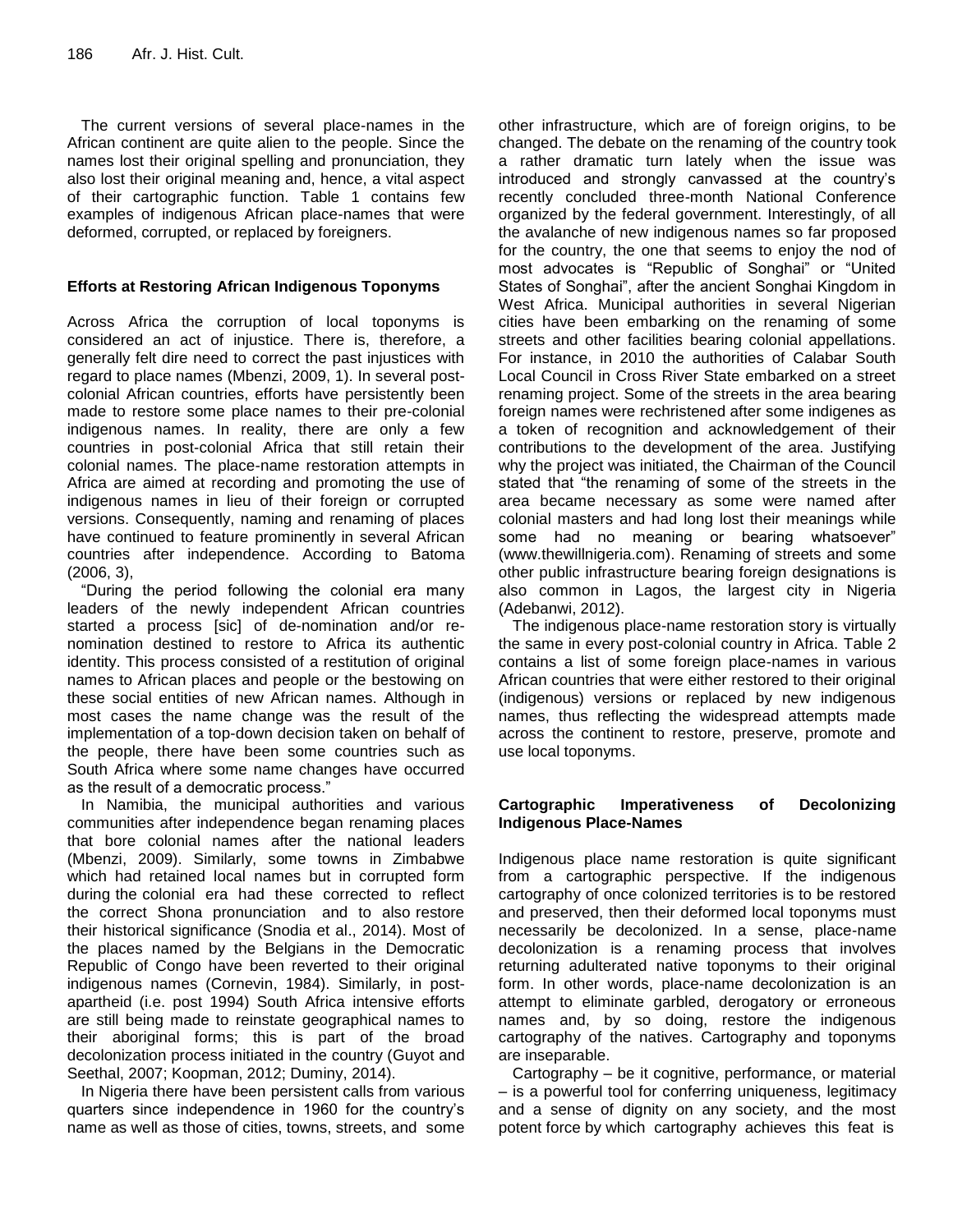| <b>Original (Indigenous)</b><br>name   | Deformed (foreign)<br>version          | <b>Remarks</b>                                                                                                                                                                                           |
|----------------------------------------|----------------------------------------|----------------------------------------------------------------------------------------------------------------------------------------------------------------------------------------------------------|
| Suurveld (S/A*)                        | Albany                                 |                                                                                                                                                                                                          |
| Olifantshoek (S/A)                     | Alexandria                             | The name was changed in 1873 to Alexandria, after Alexander Smith, a<br>Scottish minister of the Dutch                                                                                                   |
|                                        |                                        | Reformed Church in Uitenhage                                                                                                                                                                             |
| Amandelboom (Afrikaans)                | Williston                              | Amandelboom is Afrikaans for 'almond tree'                                                                                                                                                               |
| ChiShona ku dzima (Zim*)               | Gadzema                                | ChiShona ku dzima means "to put out (fire)"                                                                                                                                                              |
| Jahunda (Zim)                          | Gwanda                                 | The corruption to Gwanda is reputed to have occurred at the hands of<br>one Andy Nicholson, who could not manage the true pronunciation and<br>so called it Gwanda                                       |
| Senka (Zim)                            | Gwelo                                  | Gwelo is a corruption of the word iKwelo meaning "the steep place"                                                                                                                                       |
| Marondera                              | Marandellas                            |                                                                                                                                                                                                          |
| tshona langa or<br>emtshonalanga (Zim) | Mashonaland                            | The phrase 'emtshonalanga', which means towards the setting sun,<br>was corrupted into Mashonaland by those Europeans who neither<br>understood the meaning nor succeeded in mastering the pronunciation |
| Chirinda or Cherinda (Zim)             | Selinda                                |                                                                                                                                                                                                          |
| Mutari (Zim)                           | Umtali                                 | Umtali is a corruption of the ChiManyika word mutari meaning piece of<br>metal. The reference is probably to the findings of gold in the old<br>Penhalonga alluvial diggings                             |
| Tshwane (S/A)                          | Pretoria                               |                                                                                                                                                                                                          |
| Polokwane (S/A)                        | Pietersburg                            |                                                                                                                                                                                                          |
| Makhado (S/A)                          | Louis Trichardt                        | Makhado (named after King Makhado Ramabulana who was the King<br>of Vhavenda from 1864 to 1895 in South Africa), was renamed Louis<br>Trichardt by the colonialists                                      |
| Musina (S/A)                           | Messina                                | Musina [meaning spoiler], is a Tshivenda word for copper. When<br>colonialists conquered Venda Kingdom which included Musina, they<br>misspelt and thus corrupted the name Musina into Messina           |
| Mhlambanyatsi (S/A)                    | <b>Buffelspruit</b>                    |                                                                                                                                                                                                          |
| Marapyane (S/A)                        | Skilpadfontein                         |                                                                                                                                                                                                          |
| Mbhongo (S/A)                          | Allemansdrift (or<br>Almansdrift)      |                                                                                                                                                                                                          |
| Mokopane (S/A)                         | Potgietersrust                         |                                                                                                                                                                                                          |
| Bela-Bela or Belabela<br>(S/A)         | Warmbaths                              | Bela-Bela (a Sesotho word meaning "hot spring" or "bubble bubble", in<br>reference to the hot water springs in this area) was changed to<br>Warmbaths                                                    |
| Modimolle (S/A)                        | Nylstroom                              | Modimolle literally means "the forefather's spirit has eaten"                                                                                                                                            |
| Abela (S/A)                            | Abel                                   | Abela means "to give"                                                                                                                                                                                    |
| Umzinyathi (S/A)                       | <b>Buffalo</b>                         |                                                                                                                                                                                                          |
| Umbongintwini (S/A)                    | Ezimbokodweni                          |                                                                                                                                                                                                          |
| Otjomuise (Namibia)                    | Windhoek                               |                                                                                                                                                                                                          |
| Garibeb (Namibia)                      | Karibib                                | Garibeb means "place of farming activities"                                                                                                                                                              |
| !Usa-!khōs (Namibia)                   | Usakos                                 | !Usa-!khōs means "place of holding one's forehead"                                                                                                                                                       |
| Anfa (Morocco)                         | Casablanca                             | Anfa is a Berber (Tamazight) word meaning "little hill"                                                                                                                                                  |
| Mezghenna (Morocco)                    | Mazagan (Eur) or Al<br>Jadida (Arabic) | Mazagan is the European-corrupted form of Mezghenna                                                                                                                                                      |
| Asafi or Asif (Morocco)                | Safi                                   | Asafi (Asif), which means "river" in Tamazight was corrupted by the<br>French to become Safi                                                                                                             |
| Adrar n Idraren                        | Daren                                  | Daren is the Arabicized name for the Atlas.<br>The original Amazigh name is "Adrar n Idraren," meaning "mountain of<br>mountains."                                                                       |
| Amugdul (Morocco)                      | Mogador (Eur) or<br>Essaouira (Arabic) |                                                                                                                                                                                                          |

**Table 1.** Some deformed, corrupted or replaced indigenous African toponyms.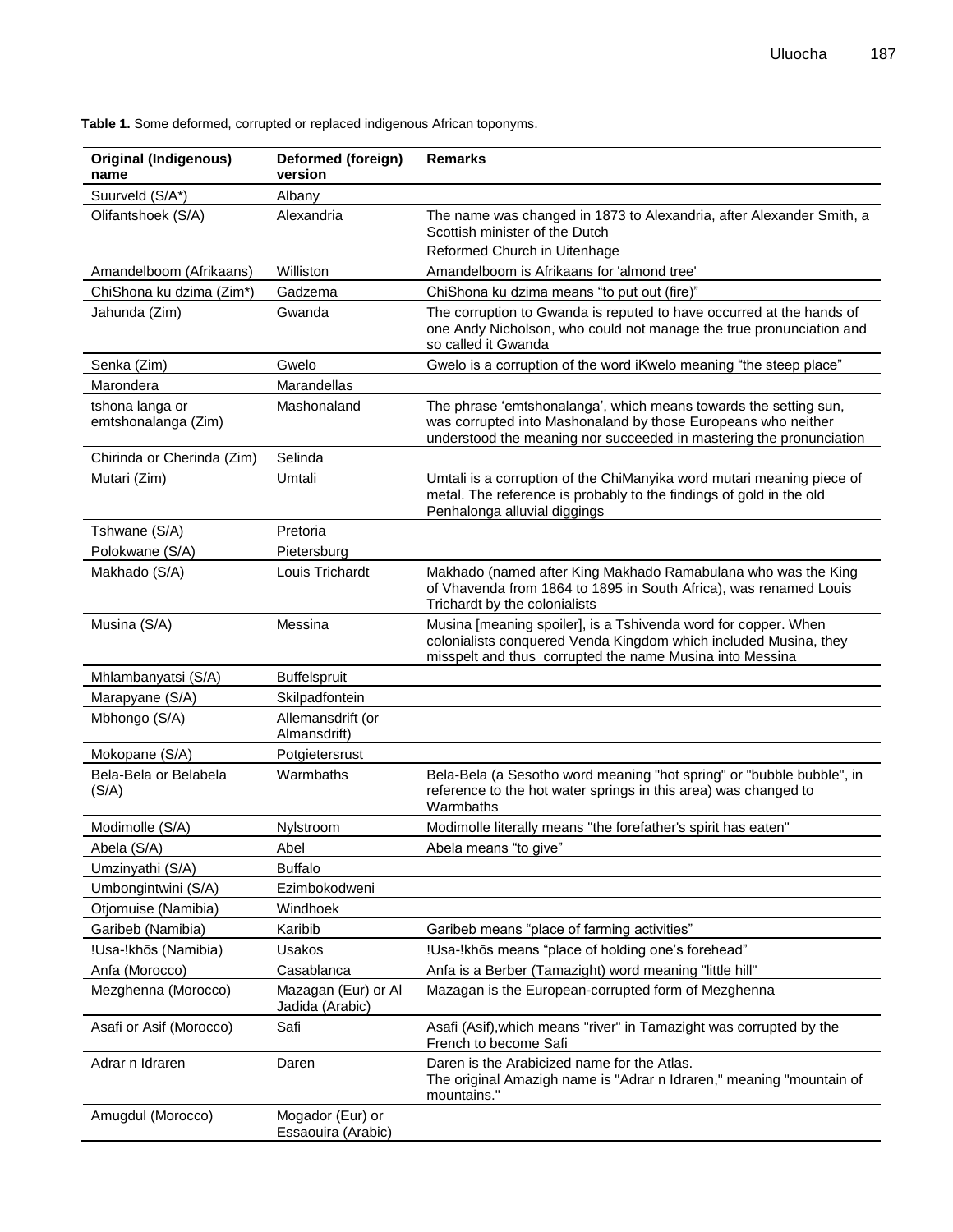#### **Table 1.** Contd.

| Fas or Saf or isaffen                                          | Fez or Fes (Eur)          | Isaffen means rivers                                                                                        |
|----------------------------------------------------------------|---------------------------|-------------------------------------------------------------------------------------------------------------|
| Tagourart (Algeria)                                            | Gourara                   | Tagourart means "castle"                                                                                    |
| Louata (Algeria)                                               | Laghouat                  | Laghouat derives from "Laguanta," which is a Latin deformation of<br>"Louata."                              |
| Asif n Isaffen (Morocco)                                       | Oum Rbia (Arabic)         | Asif n Isaffenmeans "river of rivers"                                                                       |
| Sala                                                           | Sale (French)             | Sala means "rock"                                                                                           |
| Tiniri (Algeria)                                               | Tenere (French)           | Tiniri means "desert."                                                                                      |
| Tin n rif (Canary Island)                                      | Tenerife (Spanish)        | Tin n rif means "that of the rif"                                                                           |
| <b>Titawin</b>                                                 | Tetuan (Spanish)          | Titawin means "springs" in Tamazight                                                                        |
| Tanga (Tunisia)                                                | Tinja                     | Tanga means "wave" in Tamazight                                                                             |
| Tilmas (Algeria)                                               | Tlemcen (French)          | Tilmas means "water holes"                                                                                  |
| Taggurt (Algeria)                                              | Touggourt                 | Taggurt means "door"                                                                                        |
| Dahomey                                                        | <b>Benin Republic</b>     |                                                                                                             |
| Al-Araish (Morocco)                                            | Larache (Spanish)         |                                                                                                             |
| Ar-Ribat                                                       | Rabat (French)            | Ar-Ribat means "the camp"                                                                                   |
| Talmist (Algeria)                                              | Tlemcen (French)          |                                                                                                             |
| Asif wansifen (Morocco)                                        | Oumm Arrabi<br>(Arabic)   | Asif wansifen is a Berber name meaning "river of rivers"                                                    |
| Ar-Rommani (Morocco)                                           | Camp Marchand<br>(French) | Ar-Romman means "pomegranate tree"                                                                          |
| Tiffelt (Morocco)                                              | Tiflet (French)           | Tiffelt is a Berber term for "pepper"                                                                       |
| Tittawin (Morocco)                                             | Tetuan (Spanish)          | Tittawin is a Berber name meaning "the springs"                                                             |
| Walili (Morocco)                                               | <b>Volubilis</b>          | Walili means "bay tree" in Berber                                                                           |
| Ìlú Èbá-Òdàn (Nigeria)                                         | Ibadan                    | Ìlú Èbá-Òdàn means the town at the junction of the savannah and the<br>forest vegetation in Yoruba          |
| Kanaba (Nigeria)                                               | Calabar                   | Kanaba in Efik means survival of the fittest, or only the strong survive<br>and live in the land of promise |
| Àkún mi re (Nigeria)                                           | Akure                     | Akún mi re in Yoruba means my string of beads has snapped                                                   |
| Agbadagreme (also<br>Ogbaglee, Gbagleme or<br>Gbagle), Nigeria | Badagry                   | Agbadagreme is a Yoruba term which refers to farm of Agbede, or a<br>farmland near the swamp                |
| Eko (Nigeria)                                                  | Lagos                     | Eko is a Bini name meaning war or military camp                                                             |
| Ubinu (Nigeria)                                                | <b>Benin City</b>         | Ubinu in Bini means land of inexhaustible resources                                                         |
| Igwe-Ocha (Nigeria)                                            | Port Harcourt             | Igwe-Ocha in Igbo means bright skyline                                                                      |
| Ibani or Ubani (Nigeria)                                       | Bonny (Portuguese)        |                                                                                                             |

place-names. Since toponyms are more or less indispensable elements of cartography, restoring the indigenous toponyms of the once colonized African people equally means restoring their indigenous cartography and unique identity.

When local toponyms are defaced, the indigenous cartography of the affected society is directly inflicted a lasting injury. Hence, restoring indigenous place-names is about healing the injured cartographic culture of the local people. In other words, by decolonizing local toponyms the indigenous cartographic heritage of the people is restored and preserved.

Returning to original place-names goes a long way to preserving cartographic cultures and fixing wrongs. As rightly observed by Johnson (2007, 111), "Recovering

and using Natives" practices of mapping … promote cultural survival and sovereignty."

#### **Potential Challenges**

Decolonizing indigenous African place-names is not an exercise conceived to be without some challenges. Nowhere in the world has reconstruction of former namescapes ever enjoyed a hitch-free, smooth ride; there are always some hiccups to contend with. The formal process of reclaiming the indigenous place-names may face some political, social, practical and financial obstacles. The programme could prove to be complicated and costly. The following are some of the potential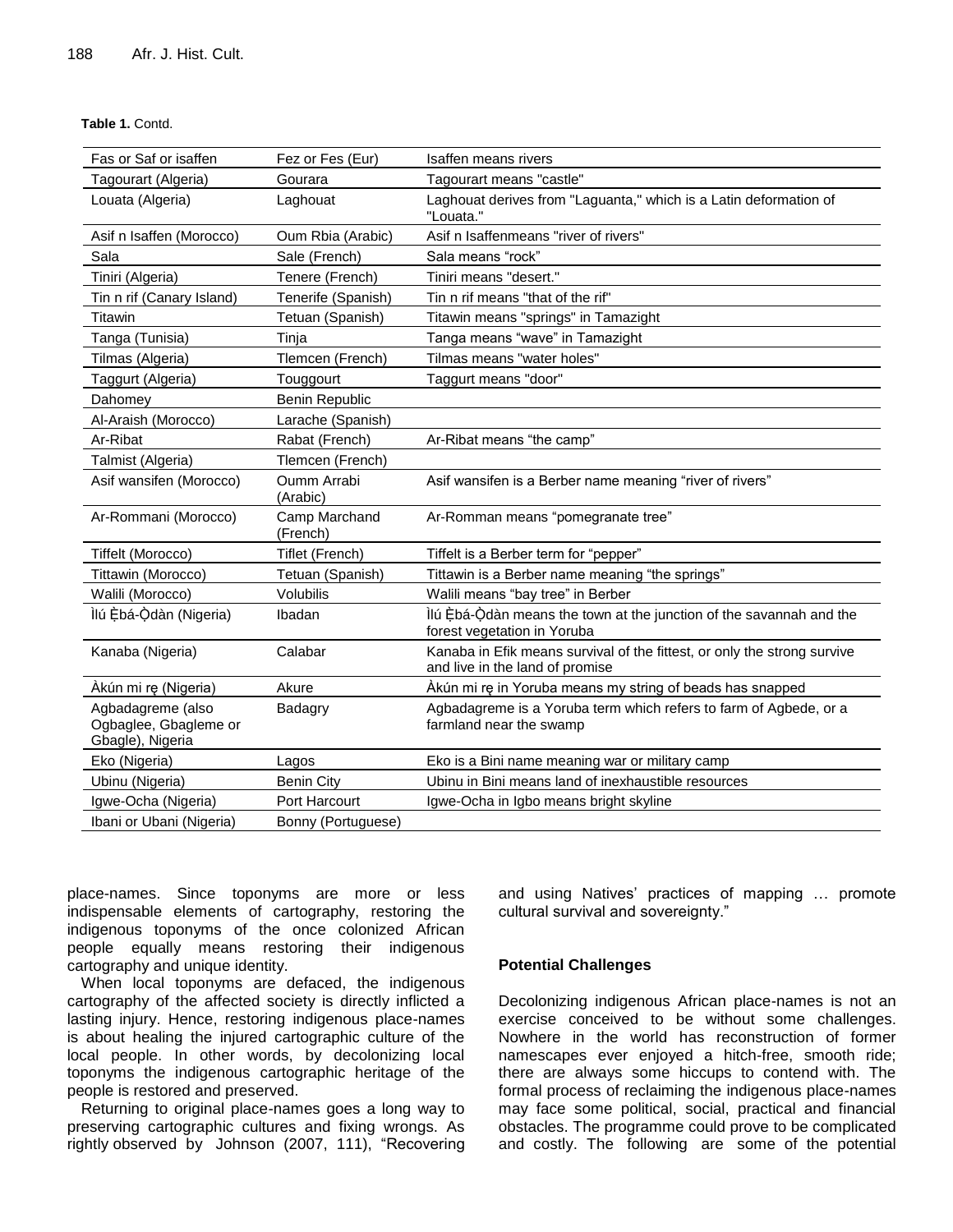**Foreign name (Old) Local name (New)** Gold Coast **Grana** Ghana Northern Rhodesia **Northern Rhodesia** 2ambia Southern Rhodesia or Rhodesia Zimbabwe Nyasaland Malawi and Malawi and Malawi and Malawi and Malawi and Malawi and Malawi and Malawi and Malawi and M Upper Volta **Burkina Faso** Stanleyville (in Democratic Republic of the Congo) Kisangani French Sudan Mali Number of The Mali Number of The Mali Number of The Mali Number of The Mali Number of The Ma Malagasy **Malagascar** Madagascar J. G .Strydom International Airport, Windhoek, Namibia Hosea Kutako, International Airport Talstreet (in Windhoek, Namibia) Mandume Ndemufayo Bülow Street (in Windhoek, Namibia) Frans Aupa Indongo Street Lourenco Marques (in Mozambique) Maputo French Guinea **Guinea** Guinea Portuguese Guinea Communication Communication Cuinea-Bissau Livingstone (in Zambia) Maramba Salisbury (in Zimbabwe) **Harare** Harare Gatooma (in Zimbabwe) **Kadoma** Marandellas (in Zimbabwe) Marondera Umtali (in Zimbabwe) Mutare Gwelo (in Zimbabwe) Gweru Sipolilio (in Zimbabwe) Chipuriro Shabanie (in Zimbabwe) **Zimbabwe** Zvishavane Inyanga (in Zimbabwe) Nyanga Fort Victoria (in Zimbabwe) Masvingo Que Que (in Zimbabwe) and the Controller Controller Kwekwe Marandellas (in Zimbabwe) Marondera Hartley (in Zimbabwe) **Chegutu** 

Fort Lamy (in Chad) The Changes of Chad N'Djamena (capital city of Chad)

Bathurst Bathurst Banjul (capital city of Gambia)

Belgian Congo, Congo Free State **Democratic Republic of Congo** 

Camp Monod (in Morocco) Sidi Allal A-Bahraoui

Lake McIlwaine (in Zimbabwe) Lake Chivero French Somaliland Diibouti Bemersdorp (in South Africa) Manzini Camp Boucheron (in Morocco) and Al Gara

Port-Lyautey (in Morocco) and a series of Al-Qunaytira Mogador (in Morocco) and a series are a series and a series and a series and a series and a series and a series and a series and a series and a series and a series and a series and a series and a series and a series and a Camp Christian (in Morocco) and a controlled a Azzuhaylija Camp Boulhaut (in Morocco) Benslimane Basutoland **Lesotho** 

Bechuanaland Botswana

**Table 2.** Some foreign place-names changed to local ones in post-colonial Africa.

Source: varied.

challenges that could make the place names decolonization process an uphill task.

- There is still the lack of a coordinated movement to rename places and landmarks in most African countries.

- Political opposition may equally arise from some quarters to forestall the renaming project. Some political

pressure groups may vehemently oppose the renaming project, rather preferring the maintenance of the status quo.

- Changing the name of a place could also face some logistical and fiscal challenges. There would necessarily be the need to replace existing maps, signs and legal documents to reflect the new changes in geographical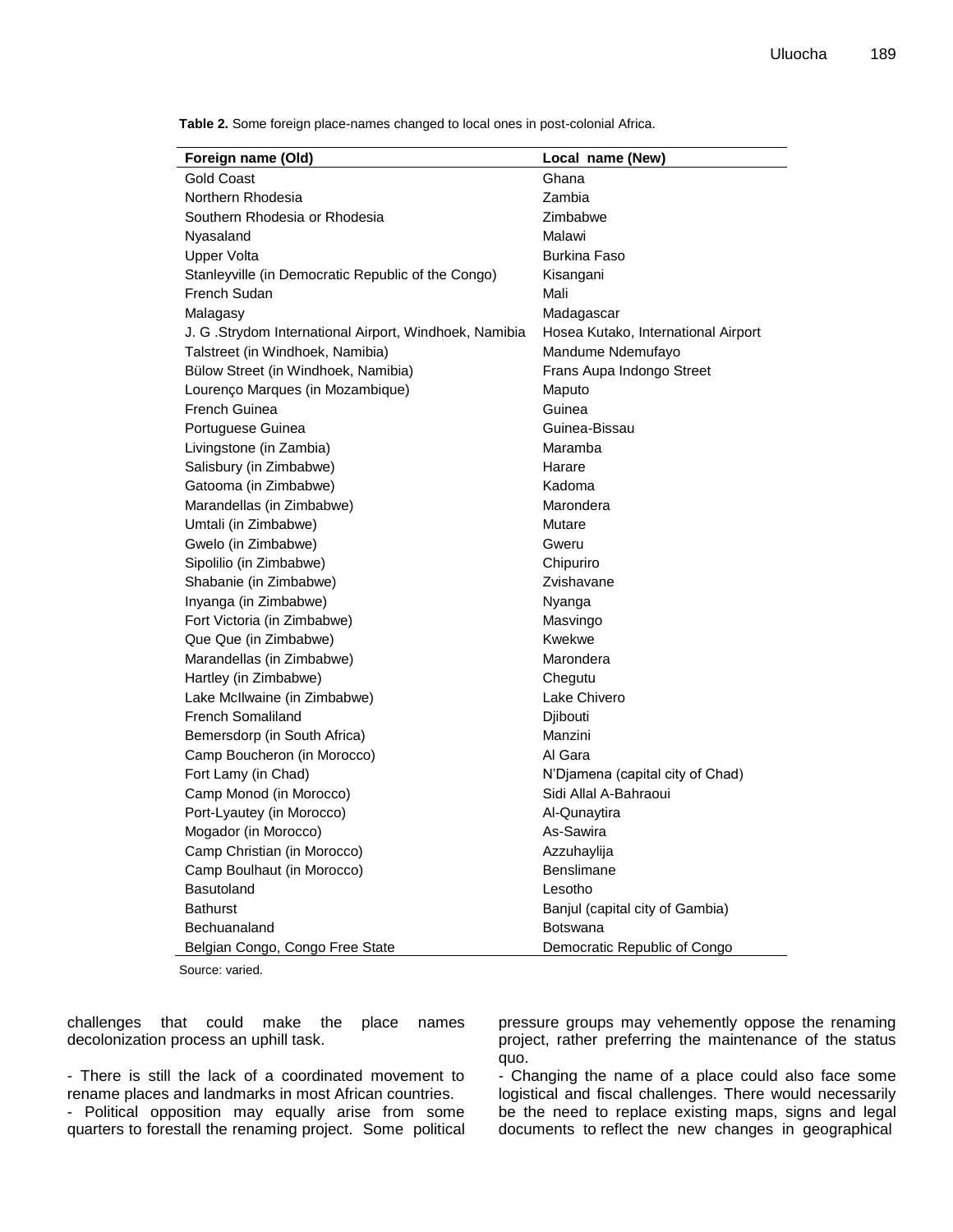names. New cartographic documents are needed to record the change. The drawing of a new map corresponds to the production of a new spatial knowledge in which toponyms are included and by which toponyms can be modified (Löfström and Pansini, 2011). Such a replacement may require significant financial outlay.

- The renaming exercise has the potency of engendering public confusion. A cross-section of the public may not readily or easily adapt to the new changes in placenames. Some others, including the international community, may be in a dilemma as to which of the names to use in official papers.

- There is also the possibility of the name-change phenomenon suffering a major setback owing to outright rejection or apathy on the part of a cross-section of the society who may not readily see any justification for such a programme.

## **The Way Forward**

Admittedly, over the years some form of decolonization of place-names has been taking place in various countries of post-colonial Africa. Nevertheless, the rechristening of some places and features in some African countries, particularly urban centres, is largely sporadic, uncoordinated and ad hoc in nature. A robust, synchronized and comprehensive place-name decolonization process would necessarily be required. Each affected country needs a well-articulated national toponymical policy and a corresponding institution fully backed with appropriate legislation and charged with the responsibility of restoring and maintaining the integrity of native geographical names. Besides, national projects to research, reinstate, document, disseminate and preserve indigenous placenames should be initiated by each country.

Various stakeholders including the native people should, as much as possible, be consulted and carried along in the decolonization exercise, to drastically reduce potential frictions and hence ensure success. As noted earlier some people might be in doubt, dilemma or confusion as per which name to use in official documentation. A conceivable way out of this confusion could be to write the local names alongside their foreign versions on maps, signs and other official documents. New place names maps of various African communities, similar to the *Menominee Place Names Map* (Vine, 2013, cited in Ripp, 2014), should be created to show the names, places and landforms in both the foreign and original local languages. Local place names are placebased knowledge, an aspect of traditional knowledge, which must be recognized, respected, promoted, protected, preserved, and transmitted. One sure way of achieving all this is to map the indigenous place names in their original form.

A formidable research team of experts comprising geographers, topographers, toponymists, historians,

cartographers, linguists, onomasticians, etymologists, ethnologists, sociologists, anthropologists, and transcribers would be needed to restore the places renamed or imposed by the imperialists to their original African names. The team should identify, collect, record and preserve the aboriginal geographical names. Moreover, the team would be expected to unearth the etymology of the local toponyms and also resolve the several inconsistencies that dog the continent"s place-name orthography. Indigenous communities should have the right to decide on their toponyms. This would be in line with recommendation 4b of the United Nations (1968) article 4d, which provides that geographical names should be recorded in the form in which they are known locally, together with the locally accepted generic names, with their correct orthography and pronunciation. Without a doubt, given the sheer size and linguistic diversity of many African countries, the task is quite enormous and promises to be a most daunting one; yet it is doable. Clear-cut guidelines for the recording and use of aboriginal place-names would need to be worked out.

A National Geospatial Data Infrastructure (NGDI) should be established by each African country, and a standardized geographical names databank should be a major component of the NGDI. To this end, the government of each nation should set up a Geographical Names steering committee whose sole responsibility it would be to collate, indigenize (where necessary), sort, standardize, manage, and publish a comprehensive, upto-date and authentic digital multisensory list of the indigenous place-names of all the extant place-names in their country. No documents act as much a repository of toponyms as geographical gazetteers, name indexes, maps and atlases. Consequently, geographical gazetteers containing the comprehensive name lists for a country in which each name is accompanied primarily by information on location, and also by data on variant names, the etymology (history) of name or of place, orthographies of the names and possibly other items should be published. Moreover, new series of large-scale topographical maps as well as atlases of each country detailing the restored original names alongside their foreign versions should be compiled.

The restored indigenous place names should also be enshrined in official documents and added to school curricular and school atlases. More so, a Dictionary of Indigenous African Place Names would need to be compiled.

#### **Conclusion**

When place-names are despoiled they lose their original cartographical, geographical, historical, linguistic, and socio-political meanings, significance and functions. And this is exactly what has happened to many African indigenous place-names. The call for decolonizing the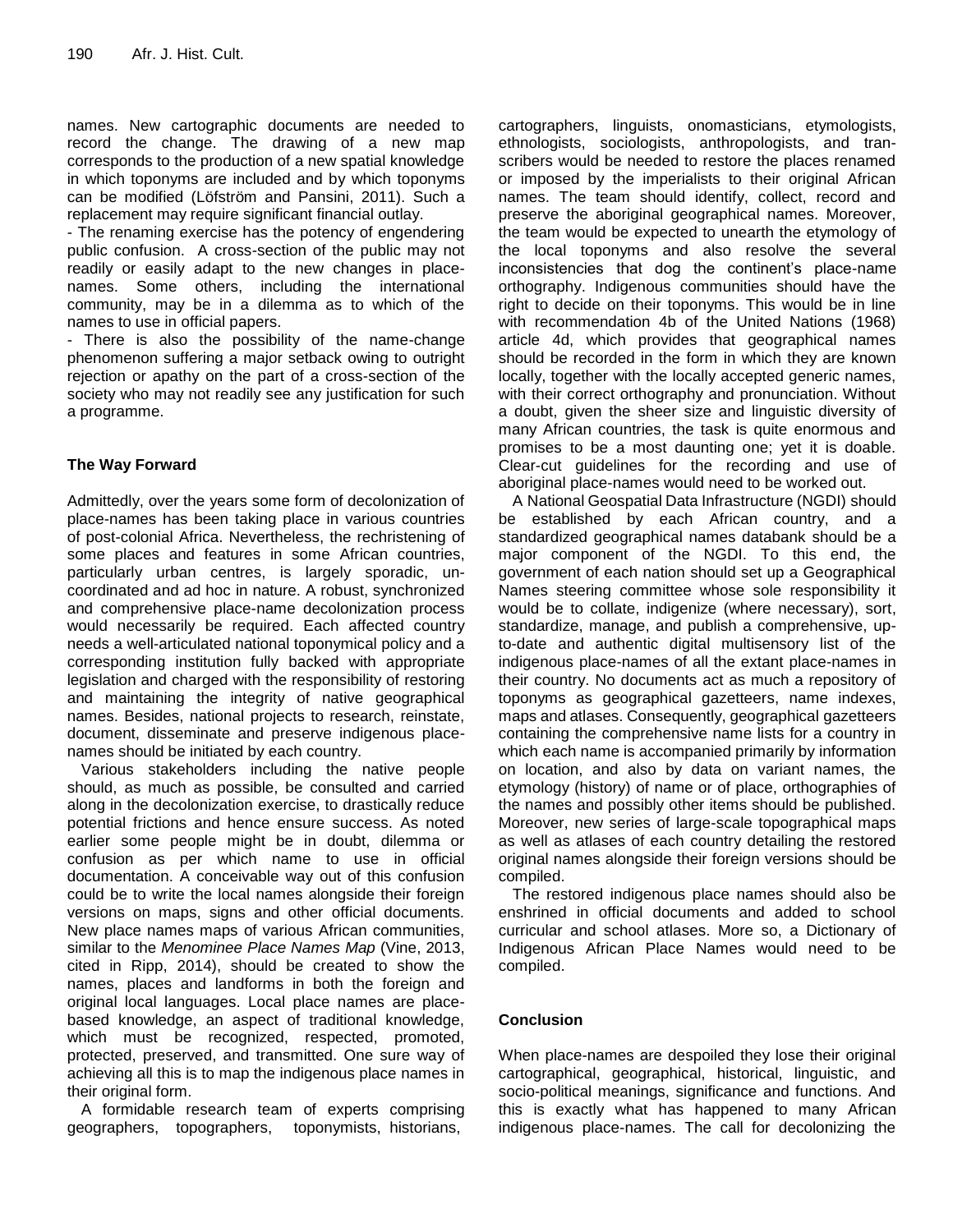continent"s native geographical names as espoused in this paper is in tandem with the spirit and doctrine of African renaissance currently pervading the entire continent. The benefits of place-names are quite legion. By and large, place-names are essential to asserting and maintaining a people"s socio-cultural and historical heritage, expressing their indigenous geographic and cartographic knowledge, stamping their peculiar identity as well as ensuring socio-economic development. The defaced or foreign toponyms are a symbol of imperial imposition which tends to whittle down the richness of the African peoples" culture and heritage. It is still possible to right the wrong; the indigenous cartography of Africa and Africans must be preserved; and this can be effectively achieved by reverting to the original place-names. Decolonizing and mapping indigenous place names will not only help in preserving the indigenous place names and cartography of Africa, but also the languages and traditional cultures of various native African societies.

#### **Conflict of Interests**

The author has not declared any conflict of interests.

#### **REFERENCES**

- Adebanwi W (2012). "Glocal naming and shaming: Toponymic (inter) national relations on Lagos and New York's streets". Afr. Affairs 111(445):640-661.
- Bassett TJ (1998). "Indigenous Mapmaking in Intertropical Africa." edited by David Woodward and G. Malcolm Lewis, Chicago: University of Chicago Press. In The History of Cartography Volume Two, Book Three: Cartography in the Traditional African, American, Arctic, Australian, and Pacific Societies, pp.24-48.
- Batoma A (2006). "African Ethnonyms and Toponyms: An Annotated Bibliography". Iowa Research Online. Accessed October 13, 2014. http://ir.uiowa.edu/ejab/vol10/iss1/1. Electronic J. Africana Bibliography, Vol. 10.
- Cornevin R (1984). "The Standardization of the Spelling of African Names: toponyms and ethnonyms." Paris: UNESCO. In African Ethnonyms and Toponyms pp.68-79.
- Duminy J (2014). "Street renaming, symbolic capital, and resistance in Durban, South Africa". Environment and Planning D: Soc. Space 32(2):310-328.
- Fasi ME (1984). "Toponymy and Ethnonymy as Scientific Aids to History." Paris: UNESCO. In African Ethnonyms and Toponyms pp.18-22.
- Golaski J (2002). "Characteristic features of toponym objects and their dynamics." Paper presented at the Eighth United Nations Conference on the Standardization of Geographical Names, Berlin, 27 August-5 September 2002.
- Guyot S, Seethal C (2007). "Identity of place, places of identities, change of place names in post-apartheid South Africa." South Afr. Geogr. J. 89(1):55-63.
- Hudson BJ (2013). "The Naming of Waterfalls." Geogr. Res. 51(1):85– 93.
- Jimoh BO (2014). "Decolonizing the disciplines: a historical study of revolutions and paradigm shifts in ifa as a divination theory of knowledge." Accessed July 19. http://www.cbaac77.com/6\_international\_conference/Balogun%20Ola dapo%20Jimoh.pdf
- Johnson JT, Louis RP, Pramono AH (2006). "Facing the Future: Encouraging Critical Cartographic Literacies In Indigenous Communities." ACME: An International E-Journal for Critical

Geographies 4(1):80-98.

- Johnson KL (2007). "Writing Deeper Maps: Mapmaking, Local Indigenous Knowledges, and Literary Nationalism in Native Women"s Writing." Stud. Am. Indian Literatures 19(4):103-120.
- Koopman A (2012). "The post-colonial identity of Durban." In Names and Identities, 133-159, edited by B. Helleland, C.-E. Ore and S. Wikstrøm, Oslo Stud. Lang. 4(2).
- Lawal AA (1992). "The Traditional Methods of Preserving History and Culture." Lagos: Nigerian National Commission for UNESCO. In Popular Traditions of Nigeria, pp.10-22.
- Löfström J, Pansini V (2011). Toponyms and Cartography: Historical Perspective and Linguistic Challenges. Accessed August 25, 2014. http://icaci.org/files/documents/ICC\_proceedings/ICC2011/Oral PresentationsPDF/D4-Toponyms on maps and on GeoDB/CO-374.pdf
- Louis RP (2004). "Indigenous Hawaiian Cartography in Search of Common Ground." Cartographic Perspectives 48:7-23.
- Maggs T (1998). "Cartographic Content of Rock Art in Southern Africa." In The History of Cartography Volume Two, Book Three: Cartography in the Traditional African, American, Arctic, Australian, and Pacific Societies, 13-23, edited by David Woodward and G. Malcolm Lewis, Chicago: University of Chicago Press.
- Mbenzi PA (2009). The Management of Place Names in the Post-Colonial Period in Namibia, United Nations Group of Experts on Geographical Names, Working Paper No. 67.
- Nast HJ (2005). Concubines and Power: Five Hundred Years in a Northern Nigerian Palace. Minneapolis/London: University of Minnesota Press.
- Okpala-Okaka C (1995). "Changes in Geographical Names: a case study of some Local Government Areas in South-Eastern Nigeria (Part 1)" In Proceedings of the  $17<sup>th</sup>$  Annual Conference, Minna, October 31 – November 4, pp.84-88. Lagos: Nigerian Cartographic Association.
- Ormeling F (2007). "Minority Toponyms the Western Europe Experience." In Ormeling"s Cartography, edited by E. Heere and M. Storms, 117-124. Netherlands Geographical Studies.
- Pissarra M (2009). "Decolonizing art in Africa: some preliminary thoughts on the relevance of the discourse on decolonization for contemporary African art, with particular reference to post-apartheid South Africa." (Accessed July 19, 2014). http://www.asai.co.za/forum.php?id=73.
- Raper PE (2005). New Dictionary of Southern African Place Names, 3<sup>rd</sup> Edition. Johannesburg: Jonathan Ball Publishers.
- Ripp M (2014). "Mapping Menominee Culture: the process of ethically recording language." (Accessed September 2, 2014). http://blogs.nelson.wisc.edu/badrivercapstone/wpcontent/uploads/sites/112/2014/04/Ripp\_MappingMenomineeCulture. pdf
- Robinson AH, Morrison JL, Muehrcke PC, Kimerling AJ, Guptill SC (1995). Elements of Cartography,  $6<sup>th</sup>$  Edition. New York: John Wiley & Sons.
- Roden D (1974). "Some Geographical Implications from the Study of Ugandan Place-names". East Afr. Geogr. Rev. 12:77-86.
- SAGNC (South African Geographical Names Council) (2002). Handbook on Geographical Names, Pretoria: Department of Arts, Culture, Science and Technology.
- Snodia M, Muguti T, Mutami N (2010). "Political Dialoguing Through the Naming Process: The Case of Colonial Zimbabwe (1890-1980)." J. Pan African Stud. 3(10).
- Snodia M, Tasara M, Nicholas M (2014). "Deconstructing the Colonial Legacy through the Naming Process in Independent Zimbabwe". J. Stud. Soc. Sci. 6(1):71-85.
- Uluocha NO (2010). "A Synopsis of Nigeria"s Indigenous Cartographic Heritage." Cartographic J. 47(2):164-172.
- United Nations (1968). Report of the UN Conference on the Standardization of Geographical Names, London (1967).
- Vuolteenaho J, Berg LD (2009). "Towards Critical Toponymies". In Critical Toponymies: the contested politics of place naming, 1-18, edited by Lawrence D. Berg and Jani Vuolteenaho, Surrey: Ashgate Publishing Ltd.
- Weghlis A (1998). "Amazigh Toponymy". The Amazigh Voice, 7(2):12- 15.